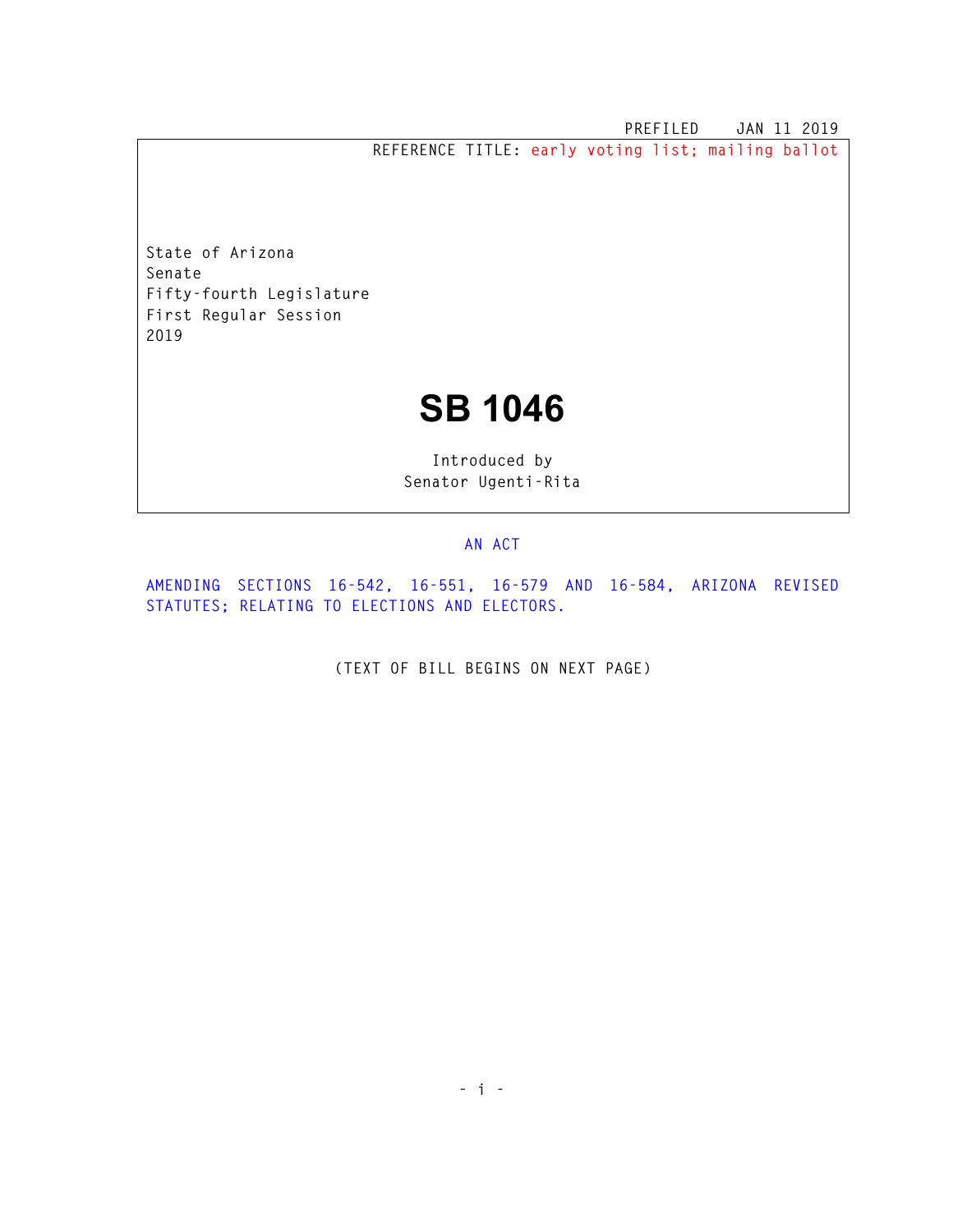```
1 Be it enacted by the Legislature of the State of Arizona: 
2 Section 1. Section 16-542, Arizona Revised Statutes, is amended to 
3 read: 
4 16-542. Request for ballot; civil penalties; violation; 
5 classification
6 A. Within ninety-three days before any election called pursuant to 
7 the laws of this state, an elector may make a verbal or signed request to 
8 the county recorder, or other officer in charge of elections for the 
9 applicable political subdivision of this state in whose jurisdiction the 
10 elector is registered to vote, for an official early ballot. In addition 
11 to name and address, the requesting elector shall provide the date of 
12 birth and state or country of birth or other information that if compared 
13 to the voter registration information on file would confirm the identity 
14 of the elector. If the request indicates that the elector needs a primary 
15 election ballot and a general election ballot, the county recorder or 
16 other officer in charge of elections shall honor the request. For any 
17 partisan primary election, if the elector is not registered as a member of 
18 a political party that is entitled to continued representation on the 
19 ballot pursuant to section 16-804, the elector shall designate the ballot 
20 of only one of the political parties that is entitled to continued 
21 representation on the ballot and the elector may receive and vote the 
22 ballot of only that one political party, which also shall include any 
23 nonpartisan offices and ballot questions, or the elector shall designate 
24 the ballot for nonpartisan offices and ballot questions only and the 
25 elector may receive and vote the ballot that contains only nonpartisan 
26 offices and ballot questions. The county recorder or other officer in 
27 charge of elections shall process any request for an early ballot for a 
28 municipal election pursuant to this subsection. The county recorder may 
29 establish on-site early voting locations at the recorder's office, which 
30 shall be open and available for use BY ELECTORS, OTHER THAN ELECTORS WHO 
31 ARE ON THE PERMANENT EARLY VOTING LIST, beginning the same day that a 
32 county begins to send out the early ballots. The county recorder may also 
33 establish any other early voting locations in the county the recorder 
34 deems necessary. AN ELECTOR WHO IS ON THE PERMANENT EARLY VOTING LIST AND 
35 WHO HAS RECEIVED AN EARLY BALLOT MAY RETURN THE ELECTOR'S VOTED EARLY 
36 BALLOT ONLY BY MAIL AND MAY NOT DELIVER THE VOTED EARLY BALLOT TO AN 
37 ON-SITE OR OTHER EARLY VOTING LOCATION OR TO A POLLING PLACE ON ELECTION 
38 DAY.
```
**39 B. Notwithstanding subsection A of this section, a request for an 40 official early ballot from an absent uniformed services voter or overseas 41 voter as defined in the uniformed and overseas citizens absentee voting 42 act of 1986 (P.L. 99-410; 52 United States Code section 20310) or a voter 43 whose information is protected pursuant to section 16-153 that is received 44 by the county recorder or other officer in charge of elections more than 45 ninety-three days before the election is valid. If requested by the**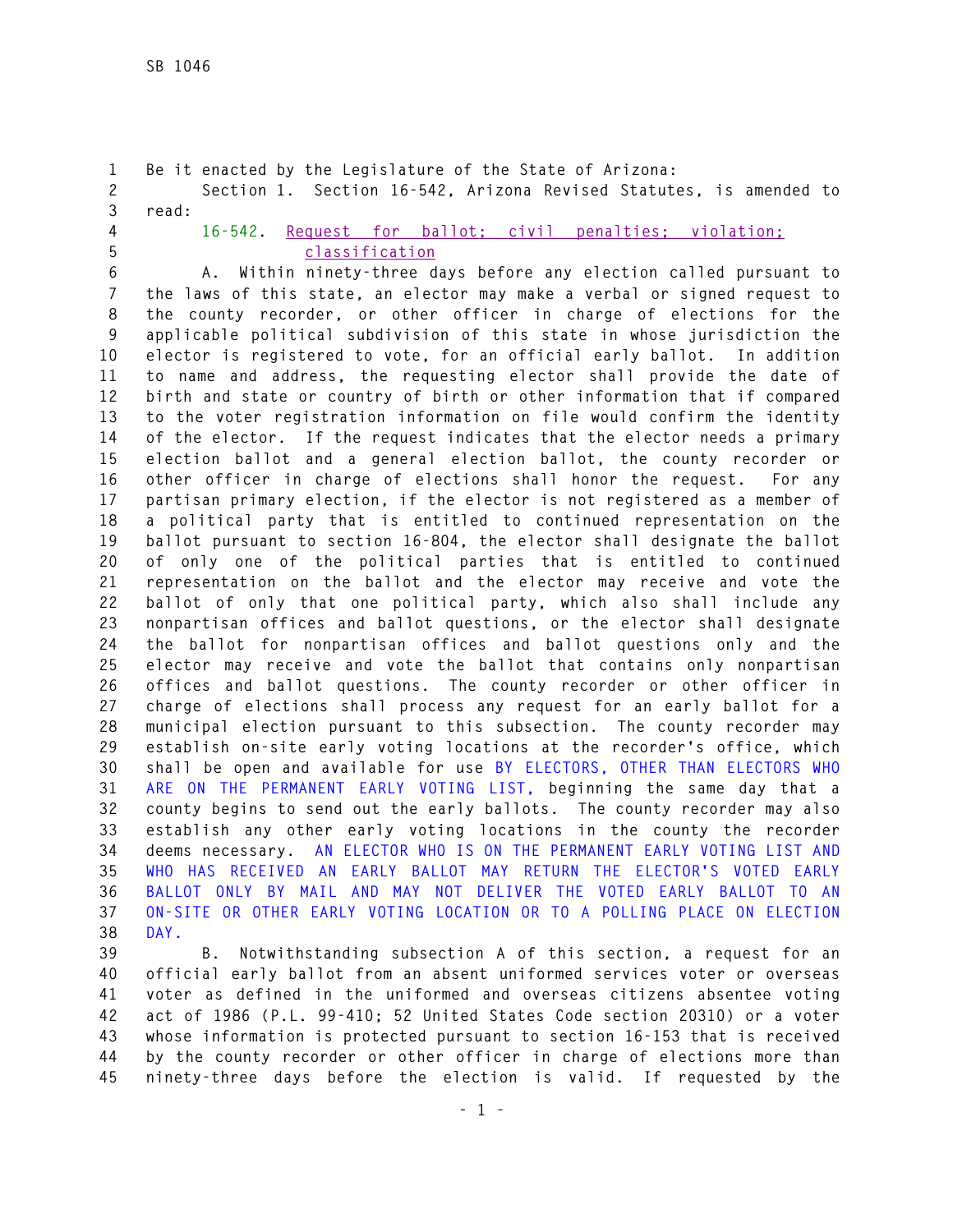**1 absent uniformed services or overseas voter, or a voter whose information 2 is protected pursuant to section 16-153, the county recorder or other 3 officer in charge of elections shall provide to the requesting voter early 4 ballot materials through the next regularly scheduled general election for 5 federal office immediately following receipt of the request unless a 6 different period of time, which does not exceed the next two regularly 7 scheduled general elections for federal office, is designated by the 8 voter.** 

**9 C. The county recorder or other officer in charge of elections 10 shall mail the early ballot and the envelope for its return postage 11 prepaid to the address provided by the requesting elector within five days 12 after receipt of the official early ballots from the officer charged by 13 law with the duty of preparing ballots pursuant to section 16-545, except 14 that early ballot distribution shall not begin more than twenty-seven days 15 before the election. If an early ballot request is received on or before 16 the thirty-first day before the election, the early ballot shall be 17 distributed not earlier than the twenty-seventh day before the election 18 and not later than the twenty-fourth day before the election.** 

**19 D. Only the elector may be in possession of that elector's unvoted 20 early ballot. If a complete and correct request is made by the elector 21 within twenty-seven days before the election, the mailing must be made 22 within forty-eight hours after receipt of the request. Saturdays, Sundays 23 and other legal holidays are excluded from the computation of the 24 forty-eight hour period prescribed by this subsection. If a complete and 25 correct request is made by an absent uniformed services voter or an 26 overseas voter before the election, the regular early ballot shall be 27 transmitted by mail, by fax or by other electronic format approved by the 28 secretary of state within twenty-four hours after the early ballots are 29 delivered pursuant to section 16-545, subsection B, excluding Sundays.** 

**30 E. In order to be complete and correct and to receive an early 31 ballot by mail, an elector's request that an early ballot be mailed to the 32 elector's residence or temporary address must include all of the 33 information prescribed by subsection A of this section and must be 34 received by the county recorder or other officer in charge of elections no 35 later than 5:00 p.m. on the eleventh day preceding the election. An 36 elector, OTHER THAN AN ELECTOR WHO IS ON THE PERMANENT EARLY VOTING LIST,**  37 who appears personally no NOT later than 5:00 p.m. on the Friday preceding **38 the election at an on-site early voting location that is established by 39 the county recorder or other officer in charge of elections shall be given 40 a ballot and permitted to vote at the on-site location. If an elector's 41 request to receive an early ballot is not complete and correct but 42 complies with all other requirements of this section, the county recorder 43 or other officer in charge of elections shall attempt to notify the 44 elector of the deficiency of the request.**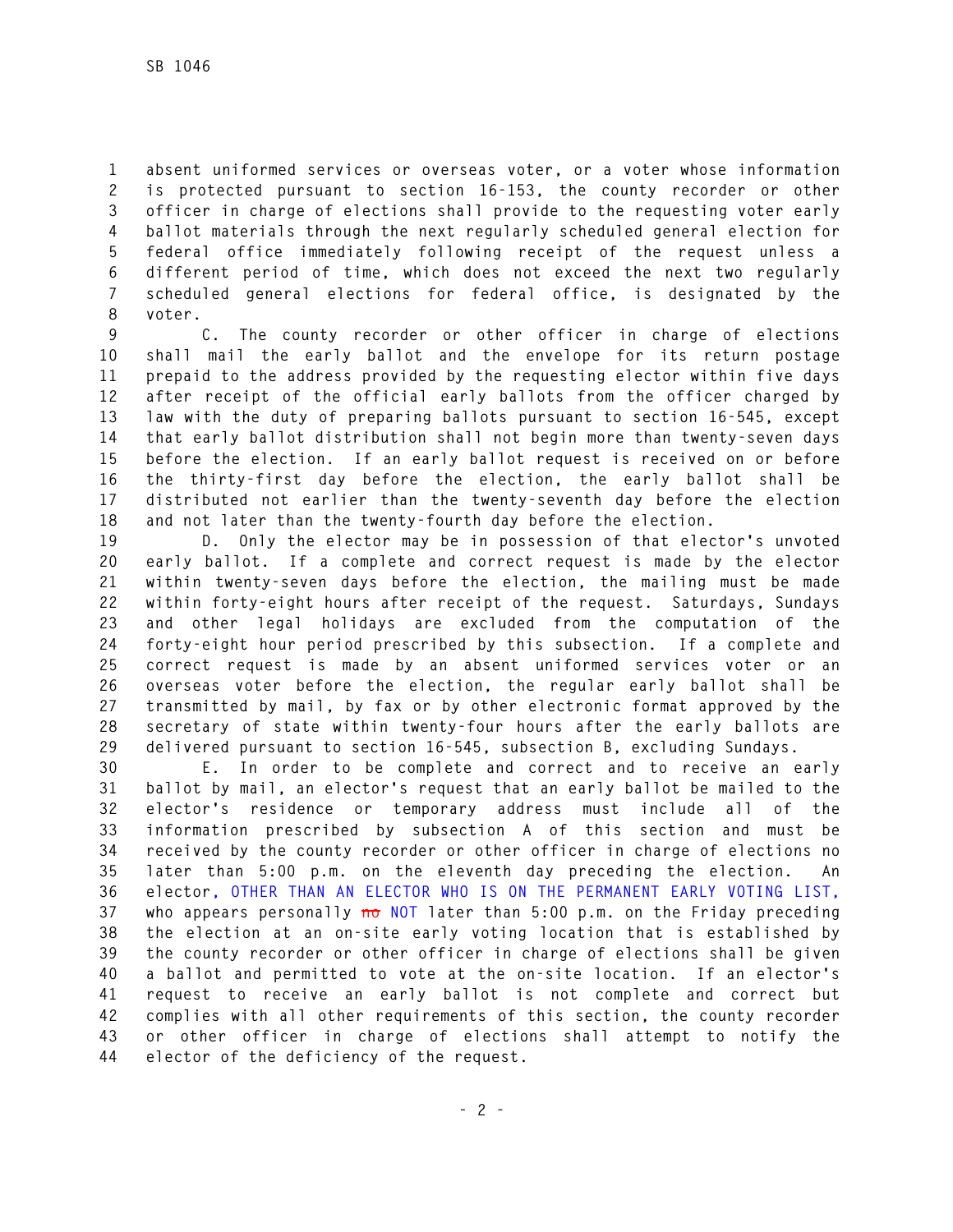**1 F. Unless an elector specifies that the address to which an early 2 ballot is to be sent is a temporary address, the recorder may use the 3 information from an early ballot request form to update voter registration 4 records.** 

**5 G. The county recorder or other officer in charge of early 6 balloting shall provide an alphabetized list of all voters in the precinct 7 who have requested and have been sent an early ballot to the election 8 board of the precinct in which the voter is registered not later than the 9 day before the election.** 

**10 H. As a result of an emergency occurring between 5:00 p.m. on the 11 second Friday preceding the election and 5:00 p.m. on the Monday preceding 12 the election, qualified electors may request to vote early in the manner 13 prescribed by the county recorder of their respective county. For the 14 purposes of this subsection, "emergency" means any unforeseen 15 circumstances that would prevent the elector from voting at the polls.** 

**16 I. A candidate, political committee or other organization may 17 distribute early ballot request forms to voters. If the early ballot 18 request forms include a printed address for return, the addressee shall be 19 the political subdivision that will conduct the election. Failure to use 20 the political subdivision as the return addressee is punishable by a civil 21 penalty of up to three times the cost of the production and distribution 22 of the request.** 

**23 J. All original and completed early ballot request forms that are 24 received by a candidate, political committee or other organization shall 25 be submitted within six business days after receipt by a candidate, 26 political committee or other organization or eleven days before the 27 election day, whichever is earlier, to the political subdivision that will 28 conduct the election. Any person, political committee or other 29 organization that fails to submit a completed early ballot request form 30 within the prescribed time is subject to a civil penalty of up to 31 twenty-five dollars \$25 per day for each completed form withheld from 32 submittal. Any person who knowingly fails to submit a completed early 33 ballot request form before the submission deadline for the election 34 immediately following the completion of the form is guilty of a class 6 35 felony.** 

**36 Sec. 2. Section 16-551, Arizona Revised Statutes, is amended to 37 read:** 

**38 16-551. Early election board; violation; classification**

**39 A. The board of supervisors or the governing body of the political 40 subdivision shall appoint one or more early election boards to serve at 41 places to be designated by the board of supervisors or the governing body 42 to canvass and tally early election ballots. Members of early election 43 boards shall be selected in accordance with the provisions for selecting 44 members of regular election boards as provided in section 16-531.**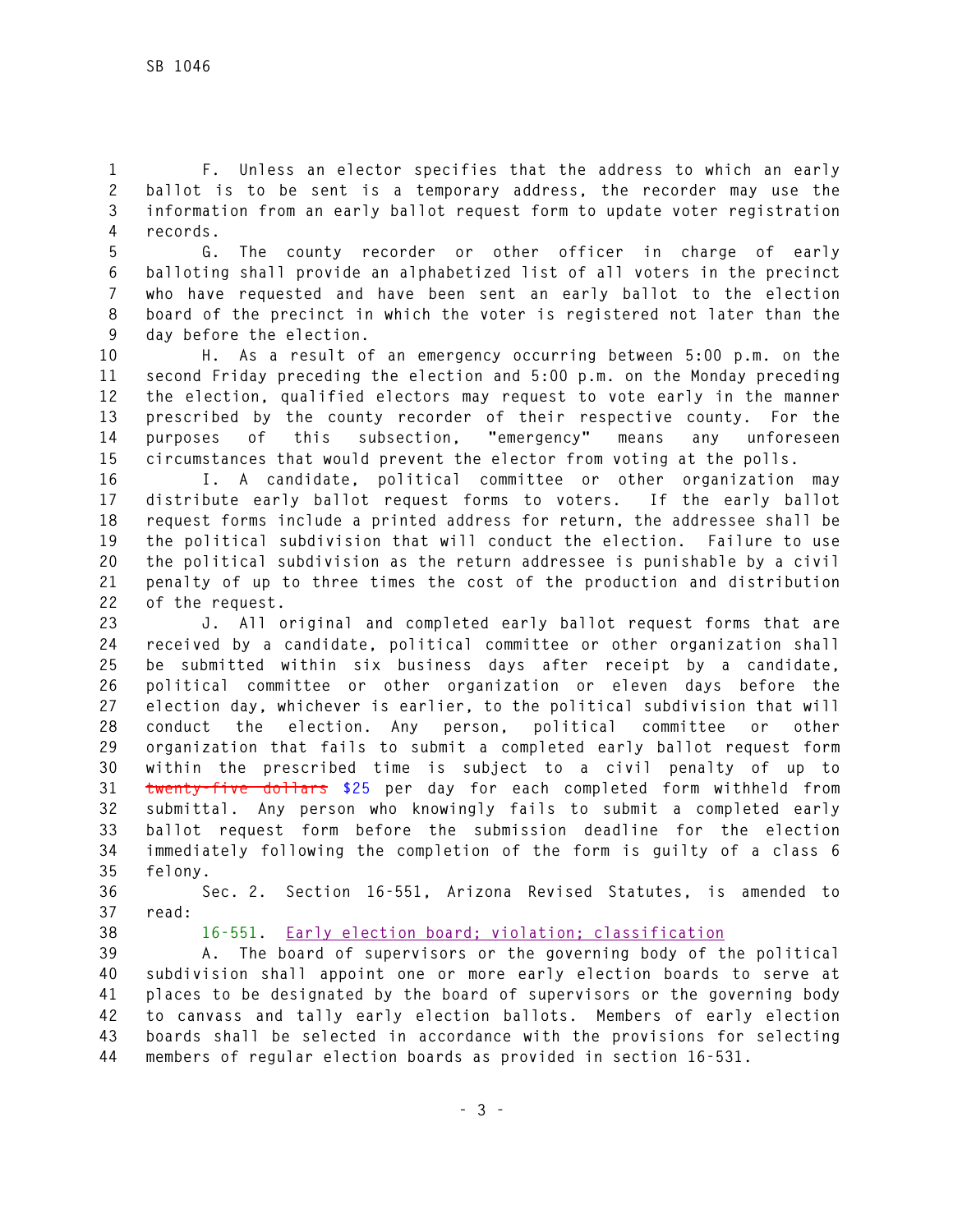**1 B. If an electronic voting system is in use for early voting, the 2 early election board shall consist of at least one inspector and two 3 judges who shall perform the processing requirements in accordance with 4 the rules issued by the secretary of state. The inspector and judges 5 shall be appointed in the same manner by party as provided in section 6 16-531.** 

**7 C. All early ballots received by the county recorder or other 8 officer in charge of elections before 7:00 p.m. on election day and the 9 original affidavit of the voter shall be delivered to the early election 10 boards for processing as provided in the rules of the secretary of state, 11 EXCEPT THAT EARLY BALLOTS RECEIVED FROM PERSONS ON THE PERMANENT EARLY 12 VOTING LIST MAY BE PROCESSED ONLY IF THOSE BALLOTS ARE RECEIVED BY MAIL. 13 The office of the county recorder or other officer in charge of elections 14 shall remain open until 7:00 p.m. on election day for the purpose of 15 receiving early ballots BUT MAY NOT RECEIVE OR DELIVER FOR PROCESSING 16 EARLY BALLOTS RECEIVED FROM PERSONS ON THE PERMANENT EARLY VOTING LIST 17 EXCEPT FOR EARLY BALLOTS THAT ARE DELIVERED BY MAIL. In no event shall 18 partial or complete tallies of the early election board be released or 19 divulged before all precincts have reported or one hour after the closing 20 of the polls on election day, whichever occurs first, and any person who 21 unlawfully releases information regarding vote tallies or who possesses a 22 tally sheet or summary without authorization from the recorder or officer 23 in charge of elections is guilty of a class 6 felony.** 

**24 D. The necessary printed blanks for poll lists, tally lists, lists 25 of voters, ballots, oaths and returns, together with envelopes in which to 26 enclose the returns, shall be furnished by the board of supervisors or the 27 governing body of the political subdivision to the early election board 28 for each election precinct at the expense of the county or the political 29 subdivision.** 

**30 Sec. 3. Section 16-579, Arizona Revised Statutes, is amended to 31 read:** 

## **32 16-579. Procedure for obtaining ballot by elector**

**33 A. Every qualified elector, before receiving a ballot, shall 34 announce the elector's name and place of residence in a clear, audible 35 tone of voice to the election official in charge of the signature roster 36 or present the elector's name and residence in writing. The election 37 official in charge of the signature roster shall comply with the following 38 and the qualified elector shall be allowed within the voting area:** 

**39 1. The elector shall present any of the following:** 

**40 (a) A valid form of identification that bears the photograph, name 41 and address of the elector that reasonably appear to be the same as the 42 name and address in the precinct register, including an Arizona driver 43 license, an Arizona nonoperating identification license, a tribal 44 enrollment card or other form of tribal identification or a United States 45 federal, state or local government issued identification. Identification**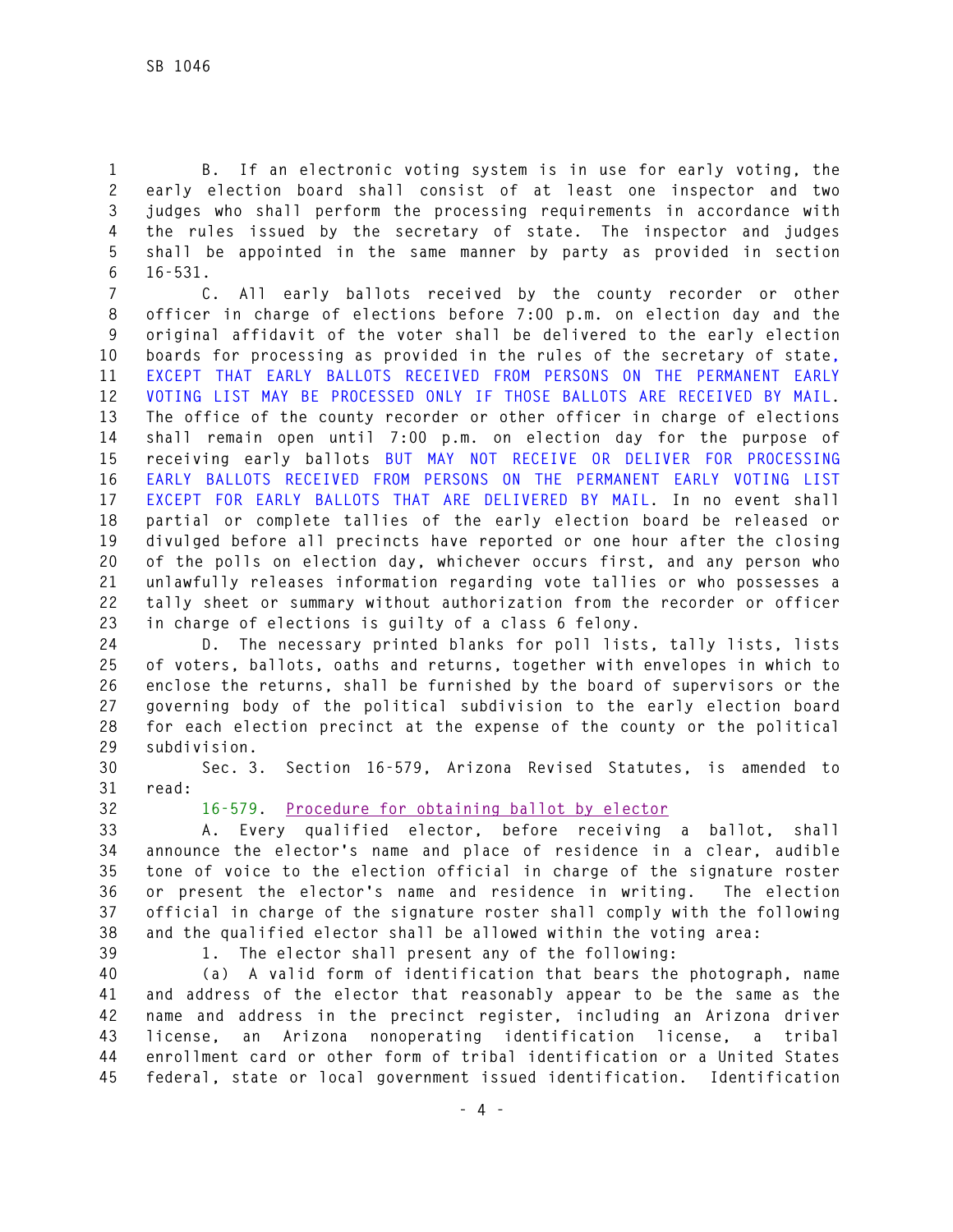**1 is deemed valid unless it can be determined on its face that it has 2 expired.** 

**3 (b) Two different items that contain the name and address of the 4 elector that reasonably appear to be the same as the name and address in 5 the precinct register, including a utility bill, a bank or credit union 6 statement that is dated within ninety days of the date of the election, a 7 valid Arizona vehicle registration, an Arizona vehicle insurance card, an 8 Indian census card, tribal enrollment card or other form of tribal 9 identification, a property tax statement, a recorder's certificate, a 10 voter registration card, a valid United States federal, state or local 11 government issued identification or any mailing that is labeled as 12 "official election material". Identification is deemed valid unless it 13 can be determined on its face that it has expired.** 

**14 (c) A valid form of identification that bears the photograph, name 15 and address of the elector except that if the address on the 16 identification does not reasonably appear to be the same as the address in 17 the precinct register or the identification is a valid United States 18 military identification card or a valid United States passport and does 19 not bear an address, the identification must be accompanied by one of the 20 items listed in subdivision (b) of this paragraph.** 

**21 2. If the elector does not present identification that complies 22 with paragraph 1 of this subsection, the elector is only eligible to vote 23 a provisional ballot as prescribed by section 16-584 or a conditional 24 provisional ballot as provided for in the secretary of state's instruction 25 and procedures manual adopted pursuant to section 16-452.** 

**26 B. Any qualified elector who is listed as having applied for an 27 early ballot but who states that the elector has not voted and will not 28 vote an early ballot for this election or surrenders the early ballot to 29 the precinct inspector on election day shall be allowed to vote pursuant 30 to the procedure set forth in section 16-584. ANY ELECTOR WHO IS ON THE 31 PERMANENT EARLY VOTING LIST AND WHO DOES NOT MAIL IN THE ELECTOR'S EARLY 32 BALLOT MAY BE ALLOWED TO VOTE A PROVISIONAL BALLOT ONLY IN PERSON ON 33 ELECTION DAY AT THAT ELECTOR'S DESIGNATED POLLING LOCATION AND MAY NOT 34 DELIVER A VOTED EARLY BALLOT AT ANY POLLING LOCATION OR OTHER VOTING 35 LOCATION ON ELECTION DAY.** 

**36 C. Each qualified elector's name shall be numbered consecutively by 37 the clerks and in the order of applications for ballots. The judge shall 38 give the qualified elector only one ballot, and the elector's name shall 39 be immediately checked on the precinct register.** 

**40 D. For precincts in which a paper signature roster is used, each 41 qualified elector shall sign the elector's name in the signature roster 42 prior to BEFORE receiving a ballot, but an inspector or judge may sign the 43 roster for an elector who is unable to sign because of physical 44 disability, and in that event the name of the elector shall be written 45 with red ink, and no attestation or other proof shall be necessary. The**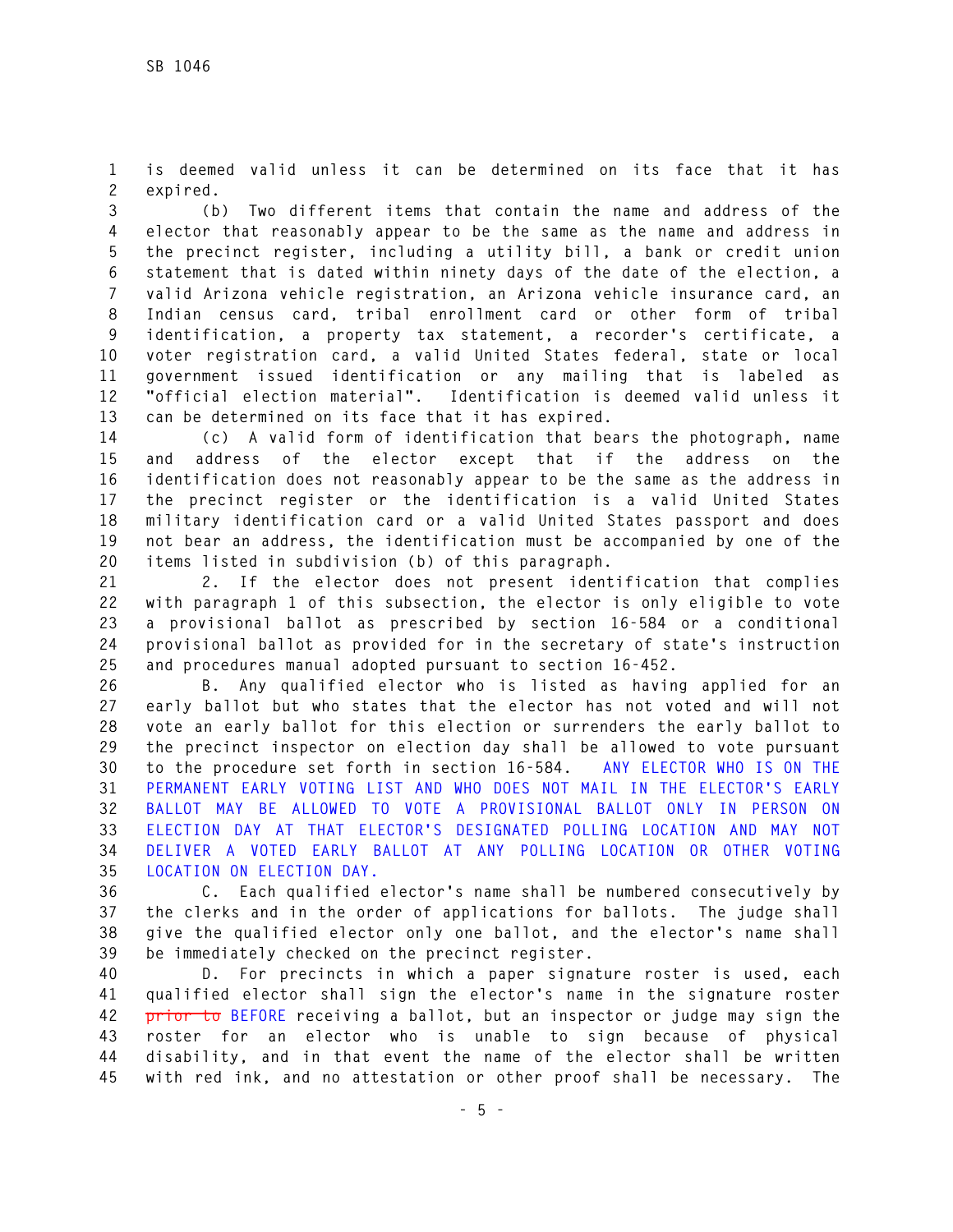**1 provisions of this subsection relating to signing the signature roster 2 shall not apply to electors casting a ballot using early voting 3 procedures.** 

**4 E. For precincts in which an electronic poll book system is used, 5 each qualified elector shall sign the elector's name as prescribed in the 6 instructions and procedures manual adopted by the secretary of state 7 pursuant to section 16-452 before receiving a ballot, but an inspector or 8 judge may sign the roster for an elector who is unable to sign because of 9 physical disability, and in that event the name of the elector shall be 10 written with the inspector's or judge's attestation on the same signature 11 line.** 

**12 F. A person offering to vote at a special district election for 13 which no special district register has been supplied shall sign an 14 affidavit stating the person's address and that the person resides within 15 the district boundaries or proposed district boundaries and swearing that 16 the person is a qualified elector and has not already voted at the 17 election being held.** 

**18 Sec. 4. Section 16-584, Arizona Revised Statutes, is amended to** 

**19 read:** 

**20 16-584. Qualified elector not on precinct register; 21 recorder's certificate; verified ballot; procedure**

**22 A. A qualified elector whose name is not on the precinct register 23 and who presents a certificate from the county recorder showing that the 24 elector is entitled by law to vote in the precinct shall be entered on the 25 signature roster on the blank following the last printed name and shall be 26 given the next consecutive register number, and the qualified elector 27 shall sign in the space provided.** 

**28 B. A qualified elector whose name is not on the precinct register 29 OR A QUALIFIED ELECTOR WHO IS ON THE PERMANENT EARLY VOTING LIST AND WHO 30 APPEARS AT THAT ELECTOR'S DESIGNATED POLLING LOCATION, on presentation of 31 identification verifying the identity of the elector that includes the 32 voter's given name and surname and the complete residence address that is 33 verified by the election board to be in the precinct or on signing an 34 affirmation that states that the elector is a registered voter in that 35 jurisdiction and is eligible to vote in that jurisdiction, shall be 36 allowed to vote a provisional ballot.** 

**37 C. If a voter has moved to a new address within the county and has 38 not notified the county recorder of the change of address before the date 39 of an election, the voter shall be permitted to correct the voting records 40 for purposes of voting in future elections at the appropriate polling 41 place for the voter's new address. The voter shall be permitted to vote a 42 provisional ballot. The voter shall present a form of identification that 43 includes the voter's given name and surname and the voter's complete 44 residence address. The residence address must be within the precinct in 45 which the voter is attempting to vote, and the voter shall affirm in**